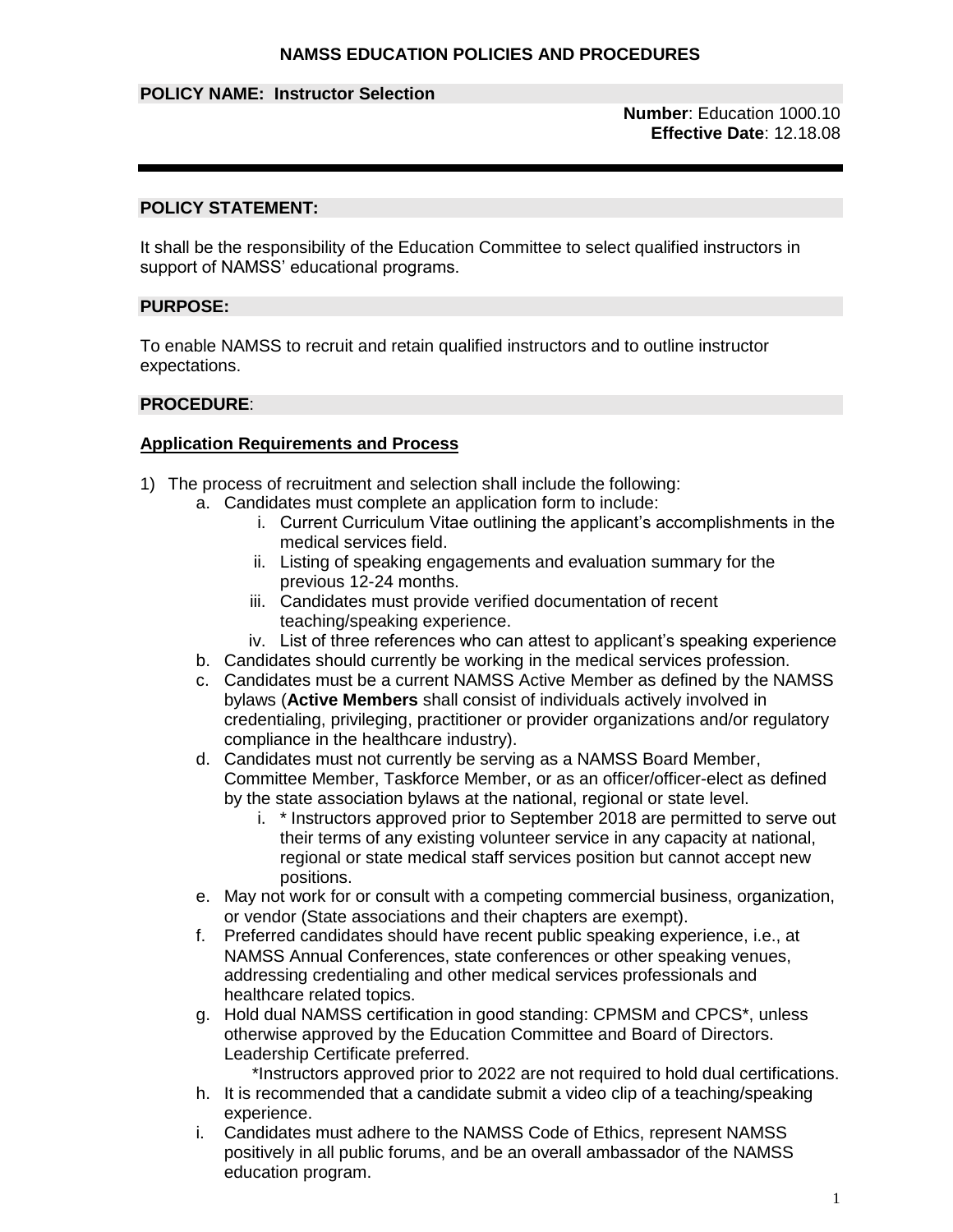2) After becoming a full instructor, the expectation will be to teach a minimum of one NAMSS course each year, virtually or in-person, and receive average evaluation scores equivalent to 4.25 or higher on a 5-point scale. Scores below this threshold will be reviewed by the Education Committee who may recommend additional action as needed. Instructors will be provided with their evaluations and scores within thirty (30) days following completion of a course.

# **Education Committee Review and Approval Process**

- 1) Process to be used by the Education Committee when considering instructor applicants shall include:
	- a. Review of applications to determine all requirements have been met; and
	- b. Evaluation of data submitted by each applicant.
	- c. Committee may obtain input from any organization for whom the applicant has previously spoken.
- 2) Upon acceptance into the program, an applicant shall become a student instructor:
	- a. Student Instructors:
		- i. Must attend the next available Training of Trainers workshop after their acceptance into the program.
		- ii. Must teach one NAMSS course as a student instructor within 12 months after their attendance at the workshop, and receive an average evaluation score of 4.25 or higher on a 5.0 scale for each course taught.
		- iii. Must receive full recommendation from the NAMSS instructor(s) with whom the student instructor taught in order to be considered as a full instructor by the Education Committee. Recommendation from NAMSS instructor(s) will remain confidential.

After the Education Committee reviews the evaluation scores and the recommendations, a decision will be made as to whether full instructorship will be granted.

# **Instructor Expectations:**

- 1) When teaching for NAMSS, Instructors shall:
	- a. Obtain and maintain NAMSS membership in good standing, be an advocate for NAMSS and overall ambassador of the NAMSS education program;
	- b. Refrain from making disparaging comments about course content, NAMSS, NAMSS staff and NAMSS leadership and other faculty in any capacity, including but not limited to personal social media;
	- c. Refrain from marketing their personal business interests when teaching a NAMSS course
	- d. Refrain from teaching programs that directly compete with NAMSS courses, both while serving as an instructor and for no less than two years after leaving their position as an instructor with NAMSS, or speaking independently on topics that directly compete with a NAMSS educational course or program offering.
	- e. Notify the Education Committee thirty (30) days in advance of all speaking requests which may compete with a NAMSS education offering.
	- f. Promptly communicate concerns or issues with content or processes directly with NAMSS staff;
	- g. Dress in appropriate business attire when representing NAMSS;
	- h. Adhere to all responsibilities outlined in Memorandum of Understanding (MOUs) or other education agreements with NAMSS;
	- i. Annually complete a NAMSS Conflict of Interest form;
	- j. Review and sign instructor policies.
	- k. Adhere to the NAMSS Code of Professional Conduct.
	- l. Refrain from using his/her NAMSS instructor title or access to NAMSS instructor materials for their personal gain or benefit professionally or financially.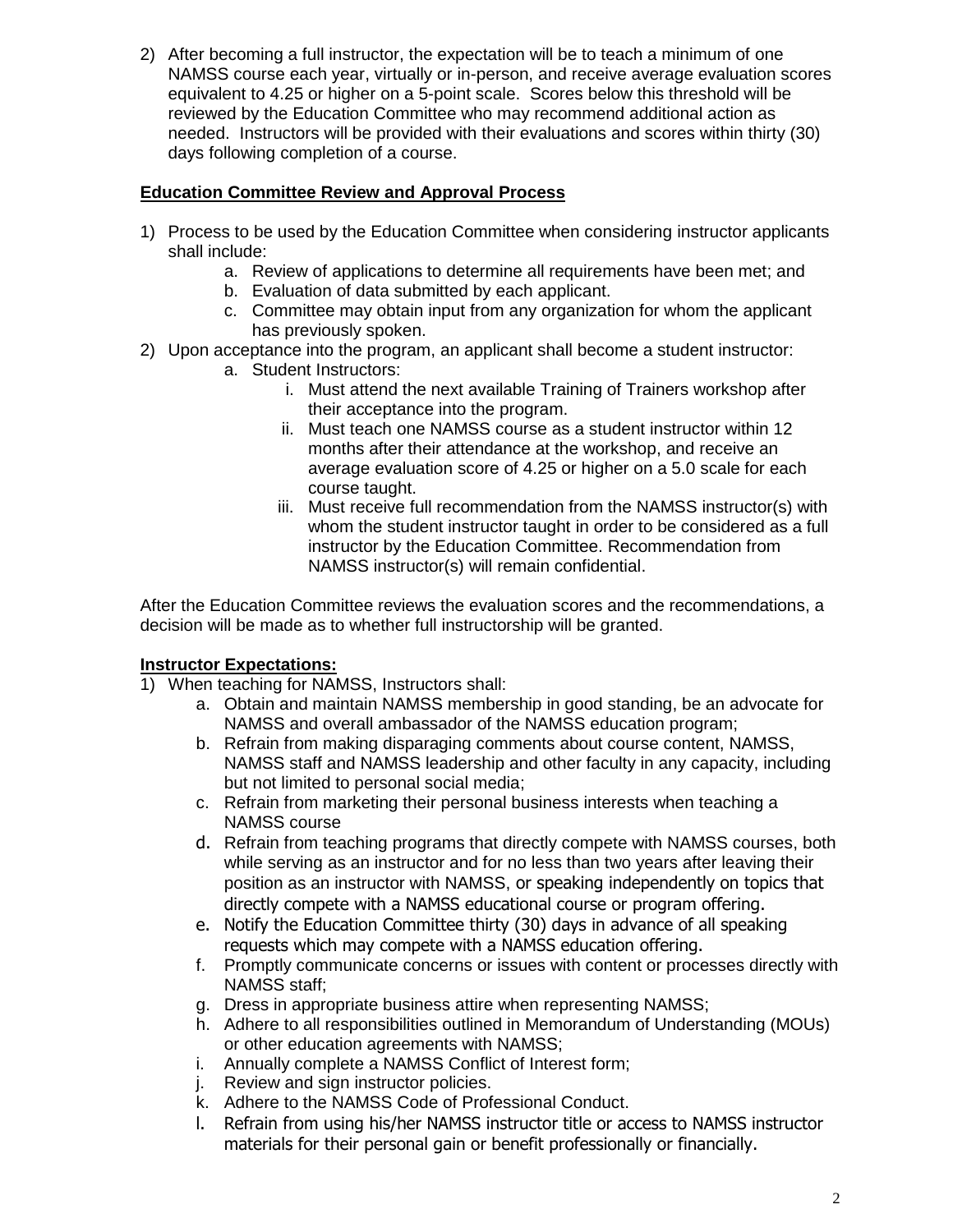Violations of any of the above may result in referral to the NAMSS Ethics Committee.

# **Instructor Reappointment**

- a. Instructors must apply for reappointment every three years.
- b. Reappointment criteria consist of:
	- i. A comprehensive list of NAMSS courses taught.
	- ii. A comprehensive list of other public speaking engagements during the previous three years with evaluation data.
	- iii. Committee may obtain input from any organization for whom the instructor has previously spoken.
	- iv. One reference from a current NAMSS instructor with whom the instructor has taught in the past three years.
	- v. At the discretion of the Education Committee, an interview may be required.
	- vi. Review and sign current instructor policies.
- c. Instructors who do not reapply or submit all required documentation prior to the deadline will be considered a voluntary resignation as a NAMSS instructor.
- d. The NAMSS Education Committee will notify instructors of their decision. If reapplication is denied, the instructor will have an opportunity to meet with the Education Committee prior to denial being finalized.

# **NAMSS Guidelines**

- 1) Instructors can expect NAMSS to do the following:
	- a. Make teaching assignments for courses and notify instructors at least 60 days in advance of the course (exceptions may be made for state-hosted programs);
	- b. Provide MOUs at least 60 days in advance of the course (exceptions may be made for state-hosted programs);
	- c. Provide materials for courses being taught at least 30 days prior to the activity (90 days if possible);
	- d. Provide a list of participants at least one week prior to the activity (if registration is being done through NAMSS);
	- e. Provide instructors with timely course evaluation data (within 30 days of the event);
	- f. Process expense reports within one month of receipt, including automatic payment of honorarium.
	- g. Decision to cancel course for lack of participants will be made as early as possible; and
	- h. Will facilitate a conference call with all instructors to review issues and ideas quarterly.

| <b>Originating Workgroup or Committee</b>     |                                |
|-----------------------------------------------|--------------------------------|
| <b>Bylaws And Other References</b>            |                                |
| <b>NAMSS Bylaws</b>                           |                                |
| Pertinent documents or other policy/procedure |                                |
| <b>Communication Methodology</b>              | Will be communicated to all    |
|                                               | instructors on quarterly call. |

| <b>Amended Date</b> | <b>Bylaws Committee Review Date</b> | <b>Board Approval Date</b> |
|---------------------|-------------------------------------|----------------------------|
| 12/2010             |                                     | 1/21/2011                  |
| 4/18/2016           |                                     | 5/19/2016                  |
| 8/4/2016            |                                     | 11/14/2016                 |
| 9/14/2018           |                                     | 1/25/2018                  |
| 12/13/19            |                                     | 12/19/19                   |
| 9/17/2021           |                                     | 10/14/2021                 |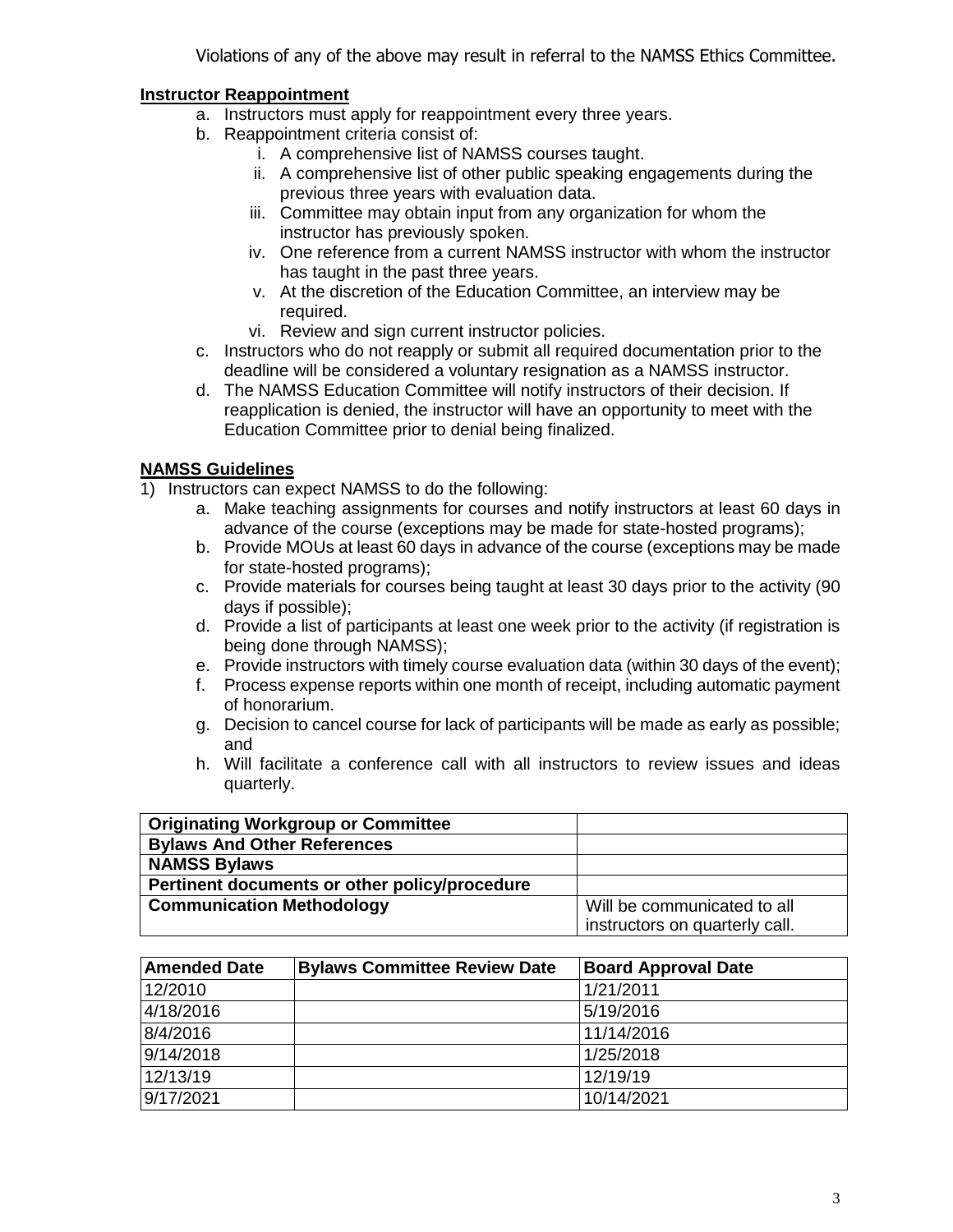**Number**: Education 1000.20  **Effective Date**: 12.18.2008

#### **POLICY STATEMENT:**

It shall be the responsibility of the Education Committee to provide, on an ongoing basis, evaluation of the NAMSS instructors, to ensure NAMSS standards are being met.

#### **PURPOSE:**

To provide high quality instructors, who will act as NAMSS' representatives and who are able to teach NAMSS educational material in the manner in which NAMSS requires it to be taught.

- 1) All instructors will be required to receive average evaluation ratings of at least 4.25 on a 5.0 point rating scale, at all NAMSS courses taught.
- 2) Instructors will be provided with a summary of their evaluations, along with the average evaluation score, within 30 days after each course.
- 3) All instructors may be randomly audited by an Education Committee observer while teaching.
- 4) The Education Committee shall review NAMSS instructors during the reappointment window, along with courses taught by each instructor and evaluation scores. Scores below the 4.25 threshold will be reviewed by the Education Committee who may recommend additional action as needed.
- 5) NAMSS Executive Office staff will provide an evaluation summary of programs presented by each instructor to the Education Committee to determine any changes to the NAMSS instructor roster.
- 6) Instructors who are removed from the NAMSS instructor program may be reconsidered in two years, but may be subject to new instructor requirements including those of the Student Instructor Training Program as dictated by the Education Committee.
- 7) Instructors taking a leave of absence to serve as a NAMSS Board Member or Committee Chair, or in another volunteer position, upon their return need to demonstrate that they meet current instructor criteria. They will not be required to participate in the Student Instructor Training Program, however participation is strongly encouraged.

| <b>Originating Workgroup or Committee</b>     |                                         |
|-----------------------------------------------|-----------------------------------------|
| <b>Bylaws And Other References</b>            |                                         |
| <b>NAMSS Bylaws</b>                           |                                         |
| Pertinent documents or other policy/procedure |                                         |
| <b>Communication Methodology</b>              | Will be communicated to all instructors |
|                                               | on quarterly call.                      |

| <b>Amended Date</b> | <b>Bylaws Committee Review Date   Board Approval Date</b> |            |
|---------------------|-----------------------------------------------------------|------------|
| 12/2010             |                                                           | 1/21/2011  |
| 4/18/2016           |                                                           | 5/19/2016  |
|                     |                                                           | 11/14/2016 |
| 10/23/17            |                                                           | 1/25/18    |
| 9/17/2021           |                                                           | 10/14/2021 |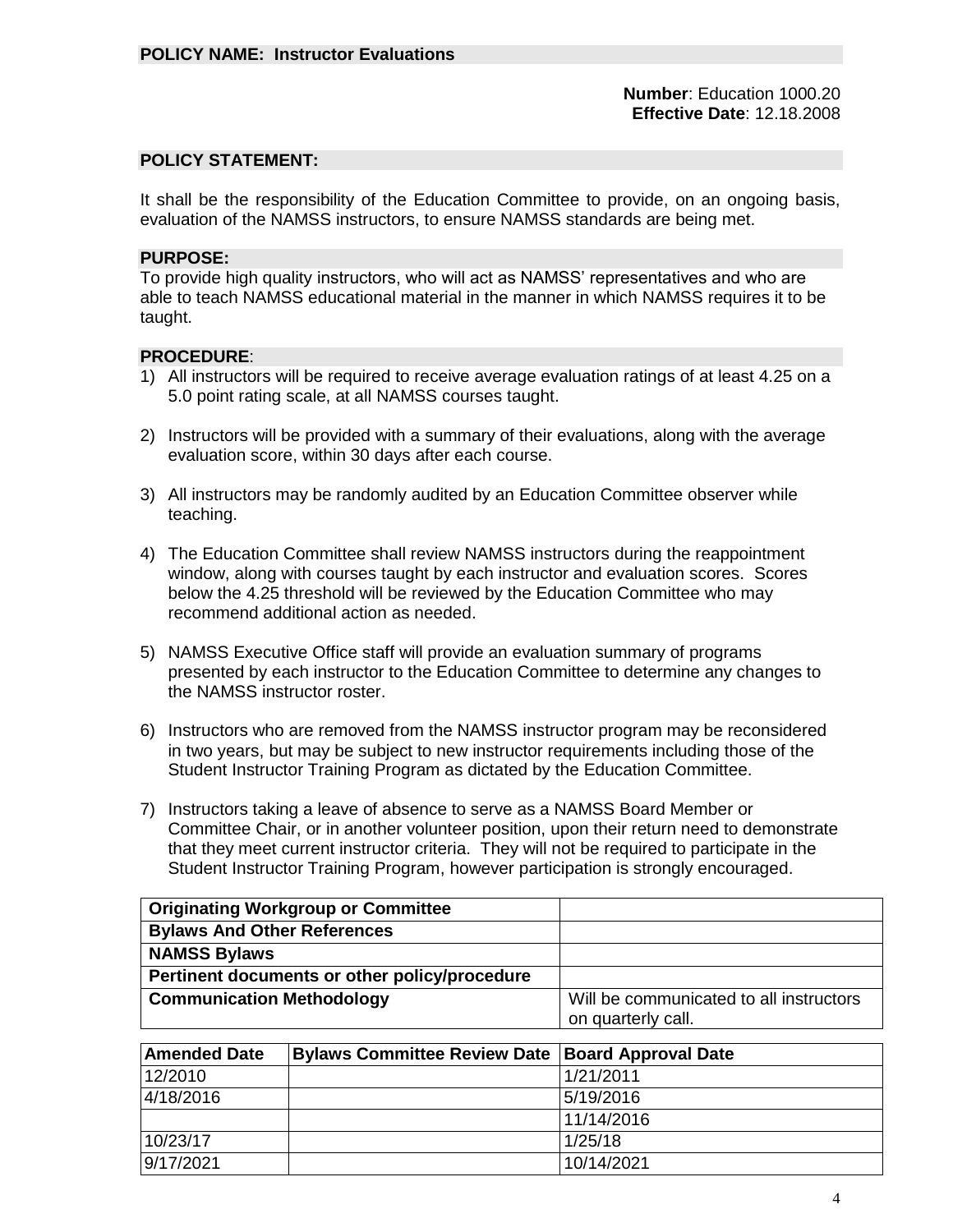**Number**: Education 1000.30  **Effective Date**: 12.18.2008

# **POLICY STATEMENT:**

It shall be the responsibility of the Education Committee to provide a method for reimbursing reasonable and documented expenses to NAMSS instructors when they teach courses at NAMSS programs.

## **PURPOSE:**

To reimburse instructors for their services to NAMSS.

- 1) NAMSS will reimburse instructors for reasonable travel, transportation, meals and incidentals for serving as an instructor for an in-person NAMSS course. The U.S. General Services Administration (GSA) per diem rates which are calculated based on location and the NAMSS/SmithBucklin reimbursement policies will be used as guidelines.
	- a) Instructor shall make own travel arrangements, as far in advance as possible, to receive the best rate. Airfare must be coach travel through the NAMSS travel service and instructors must exercise due diligence when selecting airline and flight times to obtain the best value.
	- b) A Saturday night stay is encouraged when required for reduced air fare, if feasible, if the savings covers the cost of additional hotel and meal expenses.
- 2) Instructors who are teaching with a student instructor must complete Student Instructor Feedback form with or before expense reimbursement forms in order to receive payment.
- 3) Instructors will be responsible for completing a travel/expense reimbursement form, provided by NAMSS, for all reimbursable expenses according to NAMSS official travel policy. Receipts shall be attached to the expense report. An original expense form and original receipts are required by NAMSS finance department. Complete reimbursement forms must be submitted to NAMSS within 30 days following the event for which reimbursement is being requested. NAMSS will process all reimbursements within 30 days of submission.
- 4) NAMSS will provide honoraria as agreed to following instruction of a course.
- 5) Student instructors will receive expense reimbursement but not honoraria.

| <b>Originating Workgroup or Committee</b>               | <b>Education Committee</b>                                                                                                        |
|---------------------------------------------------------|-----------------------------------------------------------------------------------------------------------------------------------|
| <b>Bylaws And Other References</b>                      |                                                                                                                                   |
| <b>NAMSS Bylaws</b>                                     |                                                                                                                                   |
| <b>Pertinent documents or other</b><br>policy/procedure |                                                                                                                                   |
| <b>Communication Methodology</b>                        | Will be communicated in all instructor contracts<br>and posted in the Education Policies File, as well<br>as on the NAMSS website |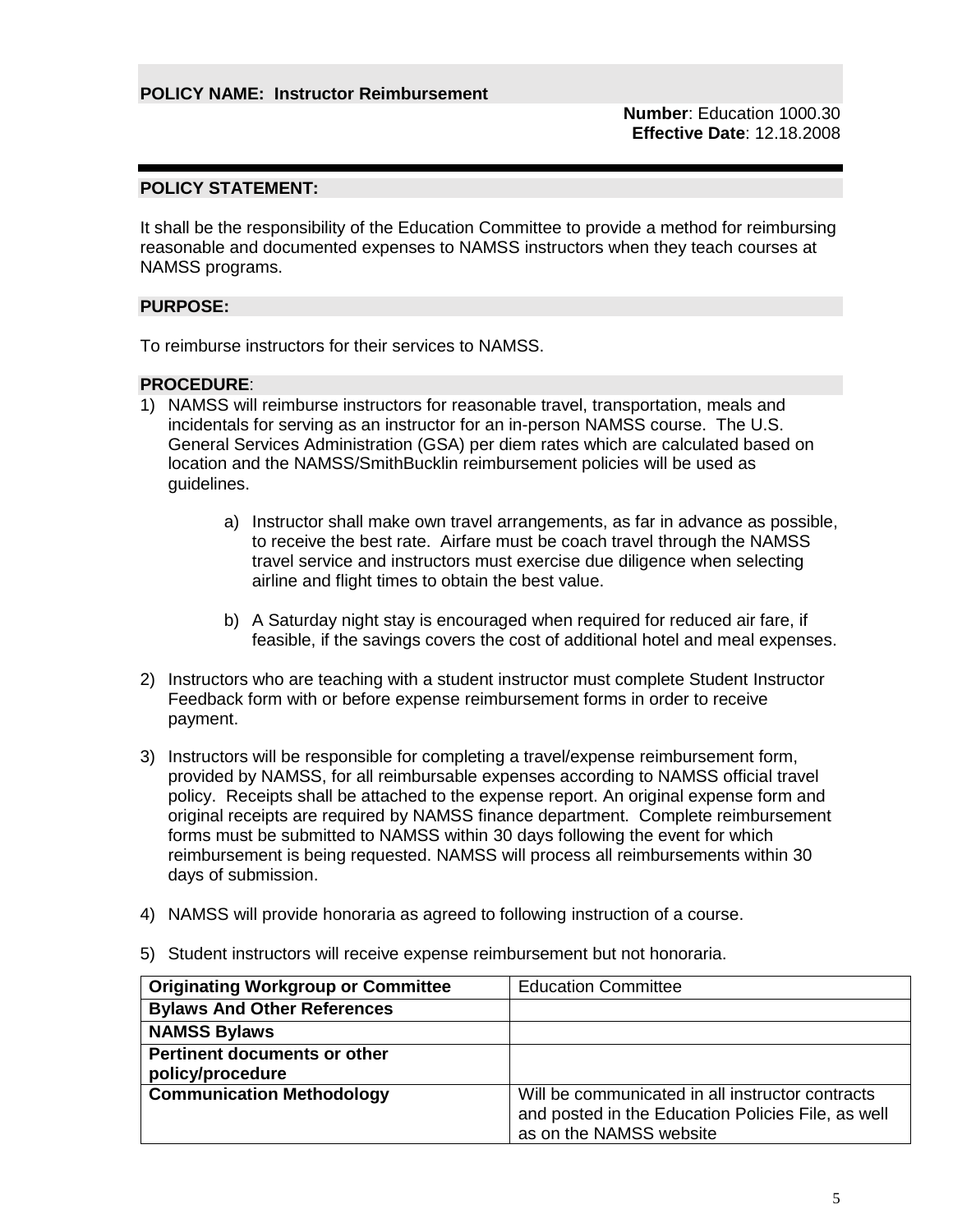| <b>Amended Date</b> | <b>Bylaws Committee Review Date</b> | <b>Board Approval Date</b> |
|---------------------|-------------------------------------|----------------------------|
| 12/18/08            |                                     |                            |
| 12/31/2010          |                                     | 1/21/2011                  |
| 4/18/2016           |                                     | 5/19/2016                  |
| 8/4/2016            |                                     | 11/14/2016                 |
| 9/17/2021           |                                     | 10/14/2021                 |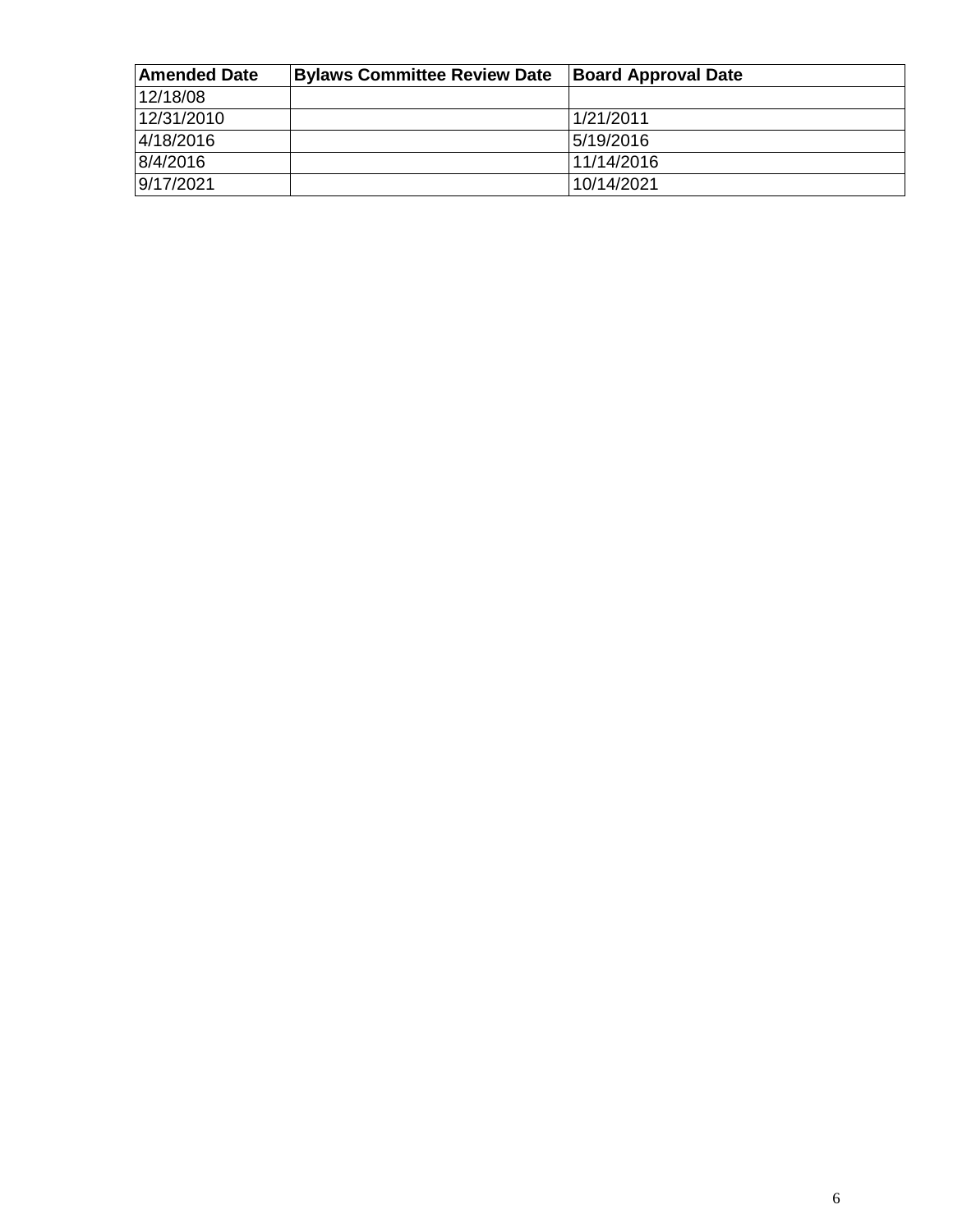### **POLICY STATEMENT:**

The Education Committee will set and standardize instructor payment based on length of class, number of attendees, and how many instructors are contracted per course.

### **PURPOSE**:

To provide a standard policy for reference when contracting with instructors.

- 1) Instructors of in-person two-day programs will receive the following honoraria:
	- a. When teaching 25 or fewer students, instructors will teach alone and receive \$3000.
	- b. When teaching more than 25 students (26+), instructors will co-teach with another instructor and each will receive \$1750
	- c. When extenuating circumstances arise and NAMSS is unable to contract a second instructor for courses over 25 students (26+), a single instructor will receive \$3000.
- 2) Instructors of in-person one-day programs will receive the following honoraria:
	- a. When teaching 25 or fewer students, instructors will teach alone and receive \$1750.
	- b. When teaching more than 25 students (26+), instructors will co-teach with another instructor and each will receive \$1250.
	- c. When extenuating circumstances arise and NAMSS is unable to contract a second instructor for courses over 25 students (26+), a single instructor will receive \$1750.
- 3) In the event that NAMSS provides an in-person three-day course, instructors will receive an additional \$500 per session.
- 4) Instructors of virtual programs will receive the following honoraria:
	- a. All virtual programs will have two instructors, both will receiving \$1750.
	- b. When extenuating circumstances arise and NAMSS is unable to contract a second instructor for virtual courses, a single instructor will receive \$1750.
- 5) When teaching at NAMSS Annual Conference and NAMSS Education Summit, NAMSS will book two speakers regardless of class size and adhere to in-person subpoints "b" above for honorarium structure. If enough instructors are not available, NAMSS will default to option "c" above.
- 6) Student instructors do not receive honorarium while student teaching, however expenses will be reimbursed per the education policies.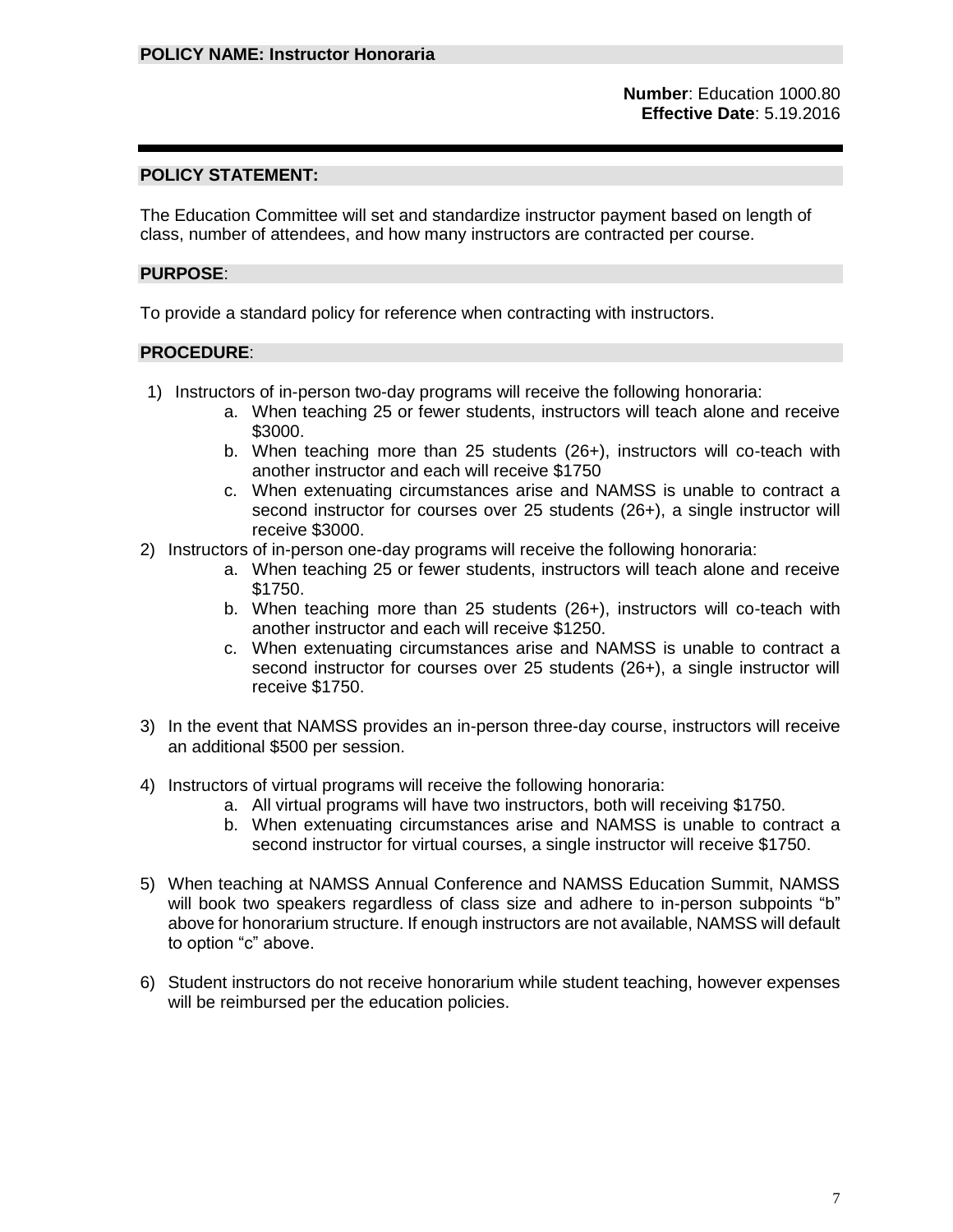| <b>Originating Workgroup or Committee</b>     | <b>Education Committee</b>                                    |
|-----------------------------------------------|---------------------------------------------------------------|
| <b>Bylaws And Other References</b>            |                                                               |
| <b>NAMSS Bylaws</b>                           |                                                               |
| Pertinent documents or other policy/procedure |                                                               |
| <b>Communication Methodology</b>              | Will be communicated to all instructors<br>on quarterly call. |

| <b>Amended Date</b> | <b>Bylaws Committee Review Date</b> | <b>Board Approval Date</b> |
|---------------------|-------------------------------------|----------------------------|
| 9/14/2018           |                                     | 11/14/2016                 |
| 9/17/2021           |                                     | 10/14/2021                 |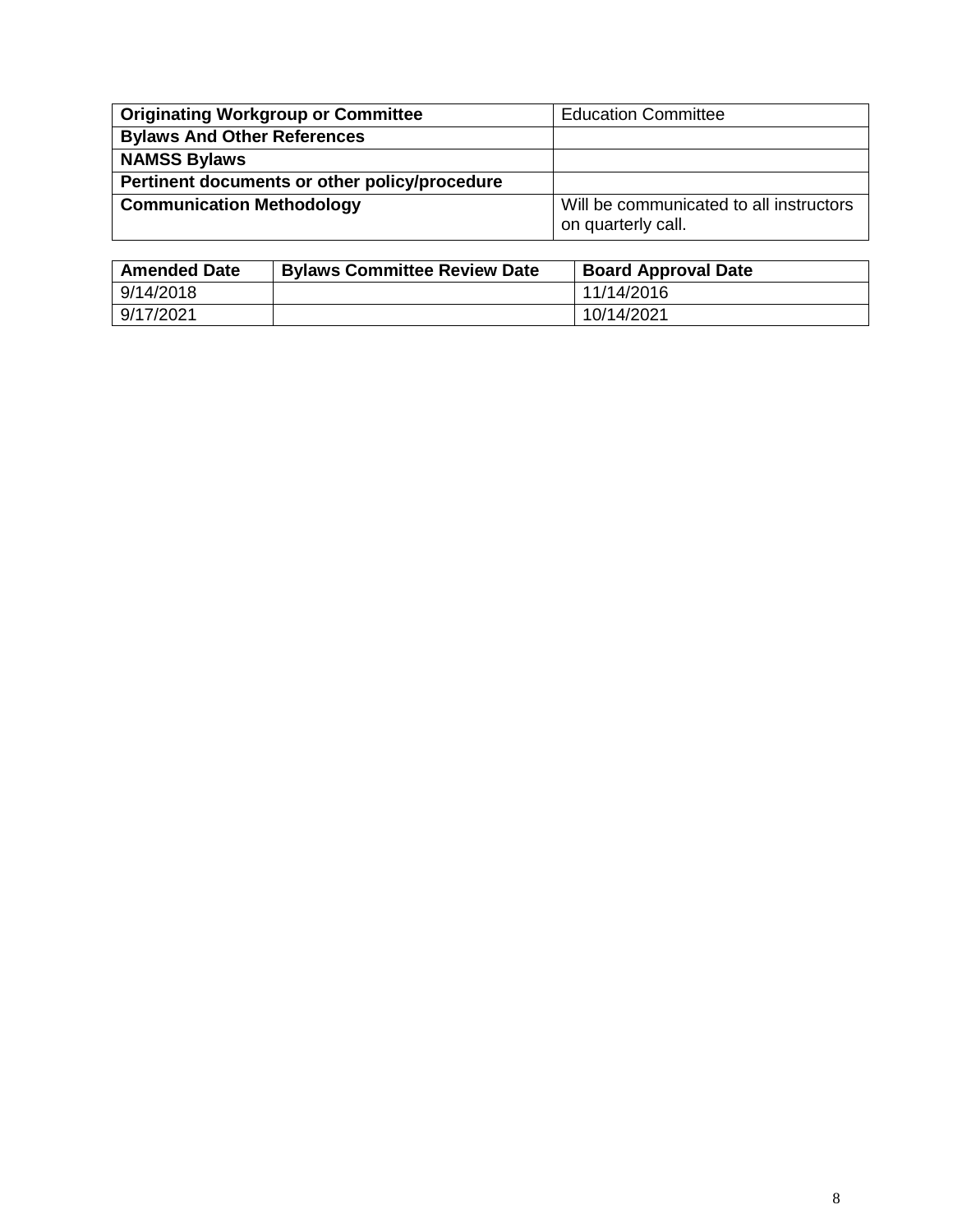**Number**: Education 1000.90 **Effective Date**: 5.19.2016

### **POLICY STATEMENT:**

The Education Committee will set and standardize new and current instructor training and competencies for courses for which the instructor is able to teach.

### **PURPOSE**:

To provide a standard policy for reference when accepting new instructors, and outlining how current instructors can expand the courses they are able to teach.

- 1) New instructors:
	- a. Must attend the Training of Trainers workshop where they will be trained to teach NAMSS courses.
	- b. Instructors always have the option to audit courses before student teaching. If a student instructor chooses to audit an in-person program, they do so at their own expense. Auditing a virtual program incurs no expense.
	- c. Following the Training of Trainers, new instructors must student-teach with an experienced instructor once within the following 12 months. NAMSS Executive Office shall coordinate with new and experienced instructors on upcoming available courses. If this requirement is not met, student instructor will forfeit their ability to become a NAMSS instructor, barring an exemption granted by the Education Committee.
	- d. Following successful student teaching experiences, with an average instructor evaluation of 4.25 or higher on a 5 point scale, new instructors may request to start teaching independently each course for which they have successfully student taught.
		- i. If the above evaluation score is not met, new instructors will be required to audit the course and will then have one additional opportunity to student teach the course in order to achieve an average rating of 4.25 or higher. Upon completion of this additional instruction, the education committee will review the results and make a final determination on whether the instructor will be assigned to teach the course independently.
	- e. Student instructors will receive reimbursement for expenses incurred while teaching a course, but will not receive an honorarium.
	- f. Current instructors must provide written feedback to the Education Committee, on all student instructors with whom they teach during the student instructor period before final approval will be granted for the student in question to become a NAMSS instructor.
	- g. All student instructors may be randomly audited by an Education Committee observer while teaching.
- 2) Experienced Instructors interested in teaching a new course:
	- a. Instructors interested in teaching a new course shall complete an "Additional Teaching Course Request" form. This form shall be submitted to the Education Committee via the NAMSS Executive Office for review and approval. If approved, the Instructor shall be notified and provided an outline of the next steps.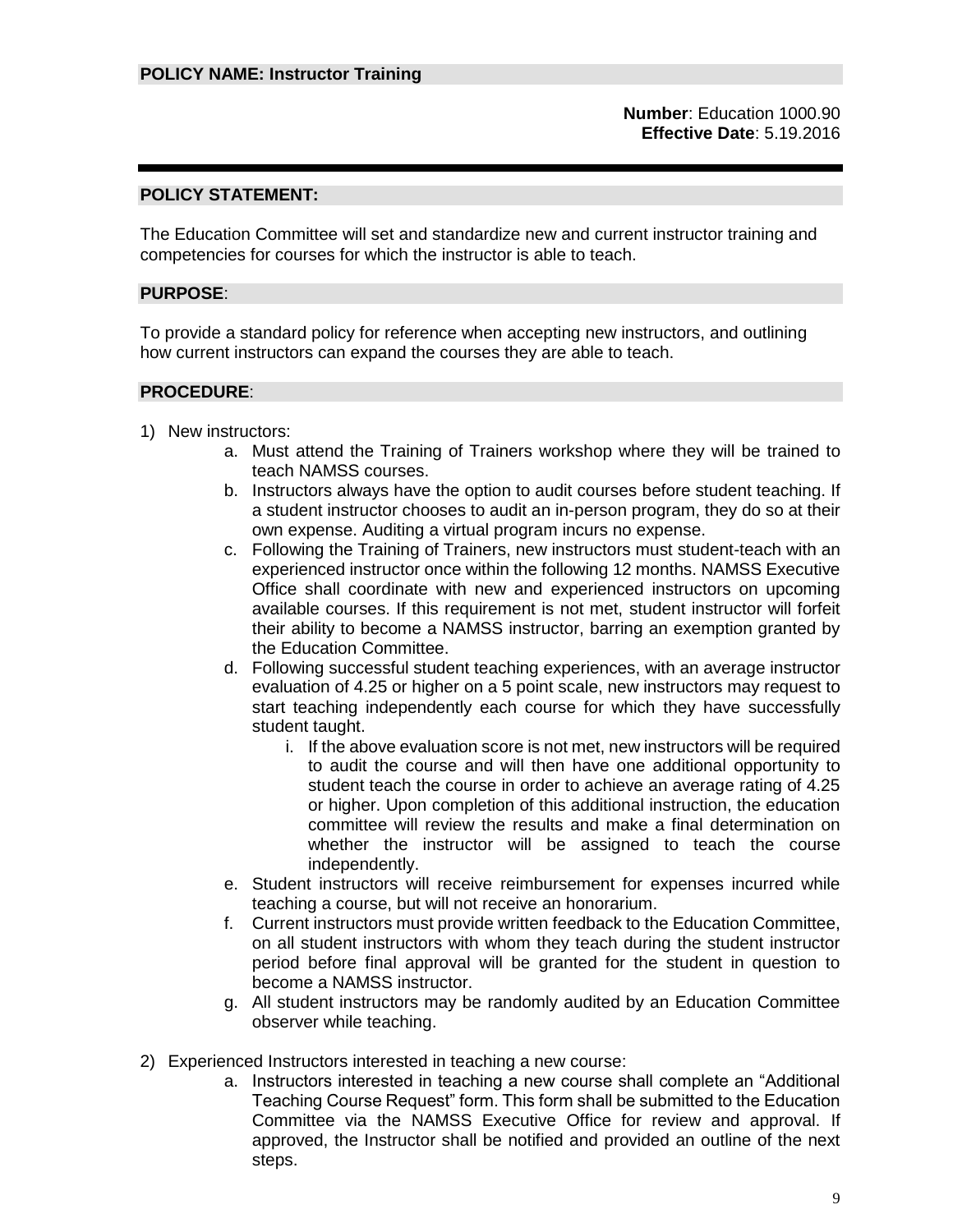- b. In order to teach a new NAMSS course, current instructors will be required to student teach the course one time.
	- i. Instructors will receive expense reimbursement only for student teaching.
- c. Following student teaching, instructors will co-teach the course at least once with an experienced instructor.
	- i. Instructors will receive expense reimbursement and honoraria for coteaching.
	- ii. If the instructor receives an average evaluation ranking of 4.25 or higher they may request to teach the course independently and receive full compensation in accordance with NAMSS instructor honorarium policy.
	- iii. If the instructor receives an average evaluation ranking lower than 4.25 they will not be qualified to teach that course.
		- 1. If the instructor is not qualified to teach the course, they may appeal the decision. All evaluations will be reviewed by the Education Committee, who will make a final determination on whether the instructor will be assigned to teach the course independently.
- 3) The Education Committee will review instructor evaluations following each course that they teach in accordance with current NAMSS policies.

## **\*Virtual Courses:**

*Student teaching requirements for virtual programs will be made at the discretion of the Education Committee.*

| <b>Originating Workgroup or Committee</b>     | <b>Education Committee</b>                                    |
|-----------------------------------------------|---------------------------------------------------------------|
| <b>Bylaws And Other References</b>            |                                                               |
| <b>NAMSS Bylaws</b>                           |                                                               |
| Pertinent documents or other policy/procedure |                                                               |
| <b>Communication Methodology</b>              | Will be communicated to all instructors on<br>quarterly call. |

| <b>Amended Date</b> | <b>Bylaws Committee Review Date</b> | <b>Board Approval Date</b> |
|---------------------|-------------------------------------|----------------------------|
| 8/4/2016            |                                     | 11/14/2016                 |
| 9/14/2018           |                                     | 1/25/2018                  |
| 9/17/2021           |                                     | 10/14/2021                 |